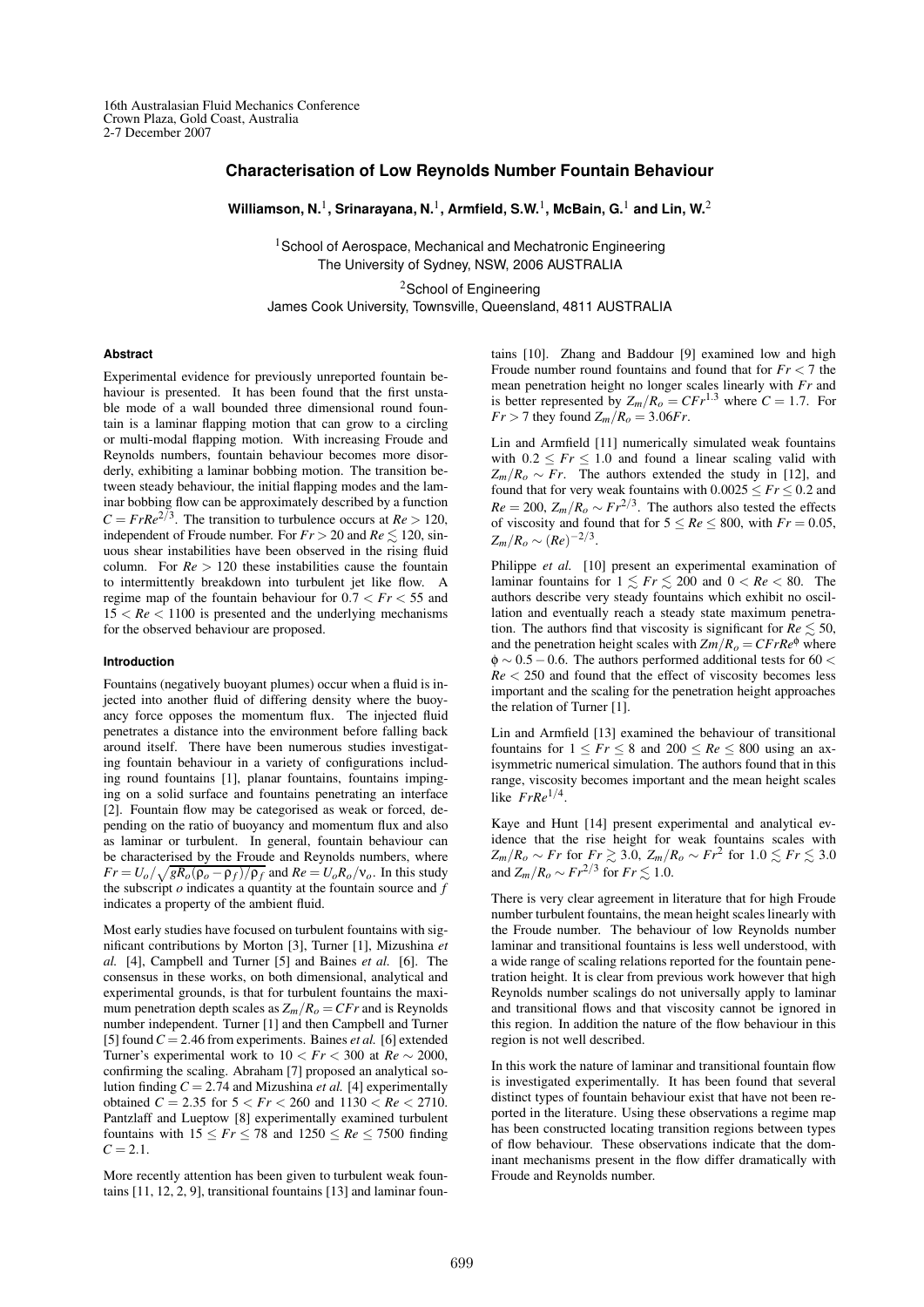

Figure 1: Schematic representation of fountain experimental setpup with 1:header tank, 2:on/off valve, 3:flow control valve, 4:inlet nozzle, 5:fresh water tank, 6-7:digital cameras.

## **Experimental Setup**

a re-entrain hozzle was used. To the additions knowledge the<br>only previous studies of round fountains using this configura-Experiments have been performed by injecting salt water up into a fresh water tank, 25*cm* deep with 34*cm* square base, The saline water is fed from a header tank to the base of the fresh water tank as shown in the arrangement figure 1. The water is injected from a sudden start and maintained at a constant flow rate throughout the experiment. During an experiment the saline fluid rises and then falls back on itself and finally spreads along the base of the fresh water tank. The problem is similar to the filling box problem of Turner [1] and Baines *et al.* [6] but in this study the long term behaviour of the fountain as the tank fills up is not of interest and the experiment is stopped before the saline water reaches the walls of the tank. Additionally, in this study the inlet pipe is aligned flush with the bottom of the fresh water tank unlike many previous investigations [1, 5, 6, 10] where a re-entrant nozzle was used. To the authors knowledge the tion are the numerical studies of Lin and Armfield [11, 12, 13] and the experimental work of Pantzlaff and Lueptow [8], however in many papers the experimental arrangement is unclear. This configuration may be significant for low Froude number behaviour.

The fountain inlet flow rate, inlet pipe diameter and the salinity of the inlet fluid were varied to cover a wide range of Reynolds and Froude numbers. The volume flow rate varied from  $0.06cm^3/s$  to  $11cm^3/s$ . Nozzle diameters of 4.80*mm*, 2.54*mm*, 1.66*mm* and 1.13*mm* were used. The ratio of inlet pipe length to pipe diameter was greater than 40 in each case, ensuring that the flow is fully developed as it enters the tank. The density ratio is varied with  $0.004 < \Delta \rho / \rho_f < 0.16$ , where  $\Delta \rho = \rho_o - \rho_f$ . The salinity also effects the solution viscosity and in this work has values  $1.01 \times 10^{-6} < v_0 < 1.4 \times 10^{-6}$ such that  $v_o \leq 1.4v_f$ . The characteristic velocity used in the Reynolds number and Froude number is defined as  $U_o = Q_o/A_o$ , where  $Q<sub>o</sub>$  is the volume flow rate of the saline fluid in the pipe and  $A<sub>o</sub>$  is the cross-sectional area of the pipe.

Small concentrations of dye were used as the tracer in the saline water. The effect of the dye on the solution density was taken into account. The flow was recorded on two digital cameras at 15 frame/second with experiments running for less than 2 minutes or until the saline water front reaches the edge of the tank.



Figure 2: Regime map of fountain behaviour with Re and Fr. Solid lines  $C = Fr Re^{2/3}$  where the constant *C* is - A:35, B:27, C:16.

# **Observations**

The experiments were performed over the range  $0.7 < Fr < 100$ and 15 < *Re* < 1100 and the fountain behaviour observed placed on a regime map of Froude and Reynolds numbers in figure 2. Broadly the flow can be categorised as laminar for *Re* < 120, with the transition to turbulence occurring above this region independent of Froude number. No turbulence statistics were taken so these observations are purely visual. Within both the laminar and transitional regions, a number of other subgroupings have been made which are described below.

In the laminar region for  $Fr < 10$ , a range of behaviour is observed that has both Reynolds and Froude number dependence. The flow has been categorised into steady, flapping/circling, transitional bobbing/flapping and finally laminar bobbing regions. The demarcation lines between different laminar fountain behaviour are found to be well described by  $C = Fr Re^{2/3}$ for  $30 < Re < 120$  and  $0.5 < Fr < 10$ , as shown in figure 2.

The laminar steady region is observed for  $0 < Fr < 16Re^{-2/3}$ and for the range of Reynolds numbers examined in this study. In this region the flow is stable with no fluctuation in fountain height and is similar to the weak fountains examined by Lin and Armfield [11, 12].

Between  $16Re^{-2/3}$  <  $Fr$  <  $27Re^{-2/3}$  the flow becomes unstable resulting in several interesting modes of oscillation. The first mode of oscillation is a two dimensional flapping motion. This usually but not always develops into a flapping mode whereby the plane of flapping rotates about the fountain axis, so the direction of flapping changes. This behaviour then develops into a circling or multi-modal flapping motion where the maximum height of the fountain circles around the fountain axis. In many cases the fountain was observed to continually switch between the different flapping/circling modes described here.

In the laminar bobbing region the fountain behaviour is highly unsteady and three dimensional. It is characterised by the fluctuation in fountain height, asthe fountain front continually rises, stagnates and then collapses around the next rising front. A distinct difference between this behaviour and the flapping/circling modes, is that with the bobbing motion, the fountain height is always at a maximum in the centre of the fountain axis whereas for the flapping or circling modes, the location of maximum fountain height is always off-axis. On the regime plot in figure 2, this region occurs for  $35Re^{-2/3} < Fr \leq 10$ . Between the flap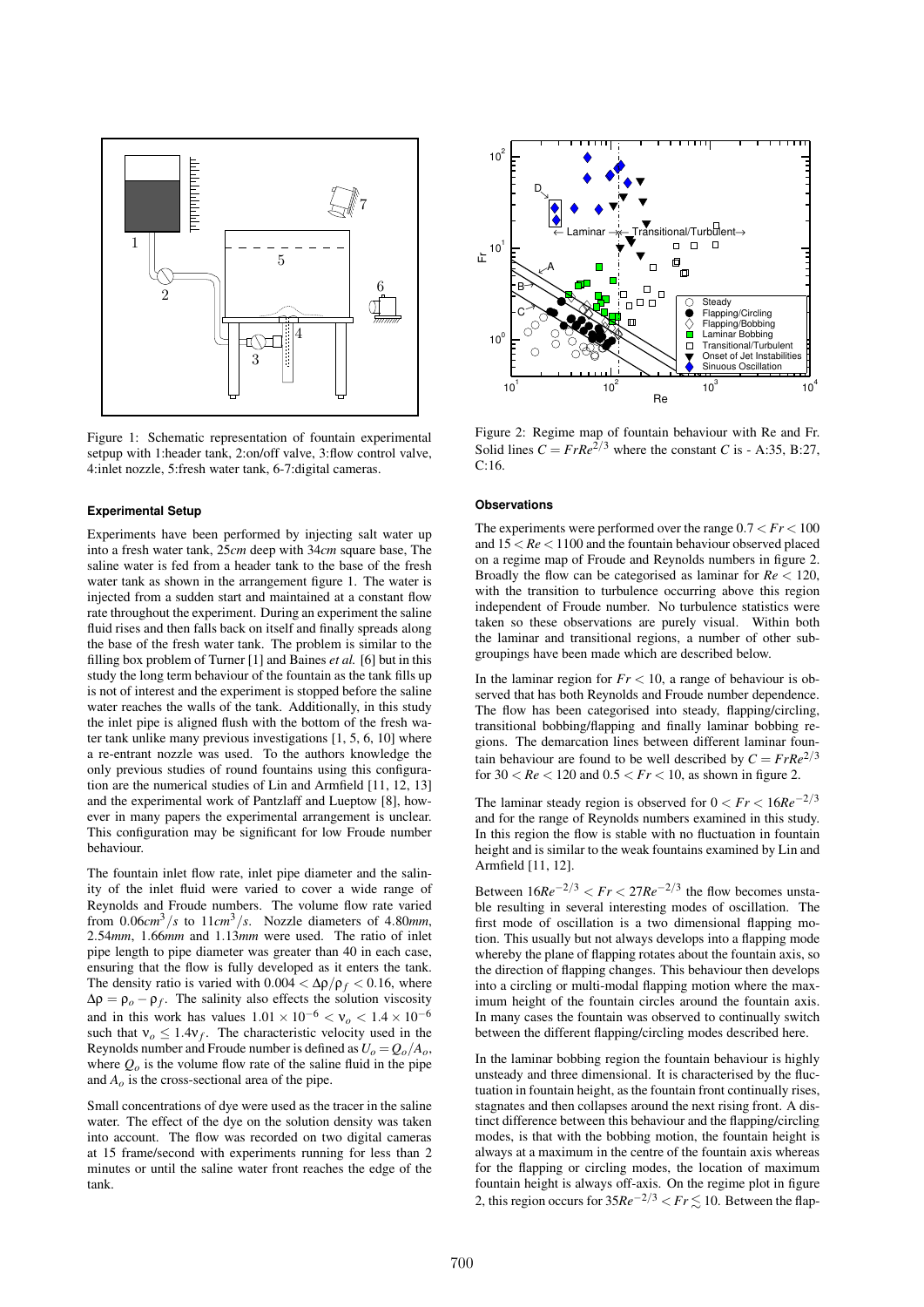ping motion and the bobbing motion there is a transition region for  $27Re^{-2/3}$  <  $Fr$  <  $35Re^{-2/3}$ , where both behaviours can be observed alternatively or together.

At higher Froude numbers in the laminar region (20 < *Re* < 120 and  $Fr \geq 20$ , the fountain behaviour appears to be fundamentally different. The fluid column rises to a much greater height and the flow is also characterised by a broad fountain head, where the stagnating fountain fluid is spread horizontally a short distance before reversing back on the rising column. Instead of collapsing on the rising column like the laminar bobbing flow, the reversing fluid flows down around the rising column.

A peculiar and very interesting phenomena occurs at low Reynolds numbers and high Froude numbers in this region. The fluid falling back towards the source flows in a laminar cylindrical sheet entirely enveloping the rising fluid column and trapping ambient fluid inside. This trapped fluid is slowly advected out over what appears to be a time-scale related to the diffusion of momentum. When the fluid is entirely advected away, the rising and falling fluid come in direct contact, the shear force acting on the rising column is increased and the fountain height is then reduced. The runs in which this behaviour has been observed have been indicated in figure 2 by the region marked *D*.

For all the points in the region defined by  $20 < Re < 120$  and  $Fr \geq 20$ , the interaction between the descending fluid and the rising fluid column appears responsible for several other interesting phenomena. At low Reynolds number an intermittent sinuous instability is observed, appearing as a wave travelling up the fluid column. This leads to a slight *'wobbling'* of the fountain head. At higher Reynolds number the sinuous instability is manifested more strongly. When the waves reach the head of the fountain and the stagnating/reversing fluid, the amplitude increases and column appears to periodically buckle at the head. This leads to an increase in flow falling around this rising column and a corresponding increase in shear. This sometimes but not always results in partial collapse of the fountain.

In the same range of Froude numbers ( $Fr \sim 20 - 100$ ), as the Reynolds number is increased into the transitional/turbulent region in figure 2, the sinuous instability appears to intermittently breakdown into a turbulent jet like flow at some point along the rising fluid column. The location of this point moves up and down the rising fluid column and, as with the sinuous instability in the laminar region, this appears to be initiated by a shear interaction between the rising column and the descending fluid. This instability results in major fountain collapse events leading to large oscillations in the fountain penetration height. This instability is most clear in the points grouped as *'Onset of Jet Instabilities'*, where the flow is not very turbulent and both the sinuous instabilities and the jet like break down are observed together. The same type of periodic collapse and rise behaviour of the fountain has also been observed clearly in most of the transitional/turbulent region, up to *Re* ∼ 1100, the limit of the experiments in this study. The behaviour is clearer in the high Froude number cases than the low Froude number cases where the fountains have a low penetration height and the frequency of oscillation is very high. The mechanism driving the oscillation in the height of the low Froude number transitional/turbulent fountains may be instead related to the mechanism driving the oscillation in the laminar bobbing flow, but this is very difficult to diagnose visually from the experiments.

# **Discussion**

In all of the unsteady regions some form of oscillation in fountain height was observed. The spectra of frequencies from the time series of fountain height has been examined. The dominant



Figure 3: Strouhal number for primary mode of oscillation in height, marked with symbols defined in figure 2. Black vertical lines indicate range of frequencies present for multimodal flows. Limits of red vertical lines indicate secondary frequencies if present.

modes of oscillation have been plotted in figure 3, as Strouhal number against Froude number where the Strouhal number is  $Str = U\overline{o}/fR$ <sup>o</sup> and *f* is frequency in Hz. Where secondary frequencies present, these have been marked on the plot.

For the flapping and circling cases, this frequency corresponds to that of the flapping/circling. For the fountains at Froude and Reynolds numbers grouped as*'Onset of Jet Instabilities'*, *'Transitional/Turbulent'* or as *'Laminar Bobbing'* in figure 2, the primary frequency corresponds to the frequency of major fountain collapse.

The flapping/bobbing transition region is characterised by multi-modal bobbing/flapping and picking a dominant mode is very interpretative. In these regions the range of frequencies present are marked in figure 3 by dark lines. The cases marked as *'Sinuous Oscillation'* have been excluded as the oscillation in height in this region is unclear and irregular.

The dominant modes for the laminar bobbing flow and the flow in the transitional/turbulent region all collapse onto a single line of  $Str = c/Fr^2 = cRi$ , where  $Ri$  is the Richardson number. This suggests that the mechanism behind the dominant features of the flow may be related. The flapping and transitional flapping/bobbing fountains appear to depart from the *Str* ∼ *Ri* line at low Froude numbers. In this region the curve appears to approach a line of constant Strouhal number and may have an additional Reynolds number dependency. Friedman [2] noted that above  $Fr \sim 1$ , round fountains (using a re-entrant nozzle) become unstable with the fountain rising and collapsing in a periodic manner. The author found that this behaviour was well described by a line of constant Strouhal number,  $Str = 0.16$  for  $1.0 < Fr < 3.16$ . For  $Fr > 3.16$  the fountain behaviour was noted to be more unpredictable with a less consistent frequency of oscillation.

Preliminary numerical and experimental results performed by the present authors for planar fountains suggest that the flapping modes observed in this study only occur for flush wall mounted nozzles, not re-entrant nozzles. This suggests that this behaviour may be related to the presence of a bounding wall or the intrusion formed.

The scaling for the mean maximum penetration height is very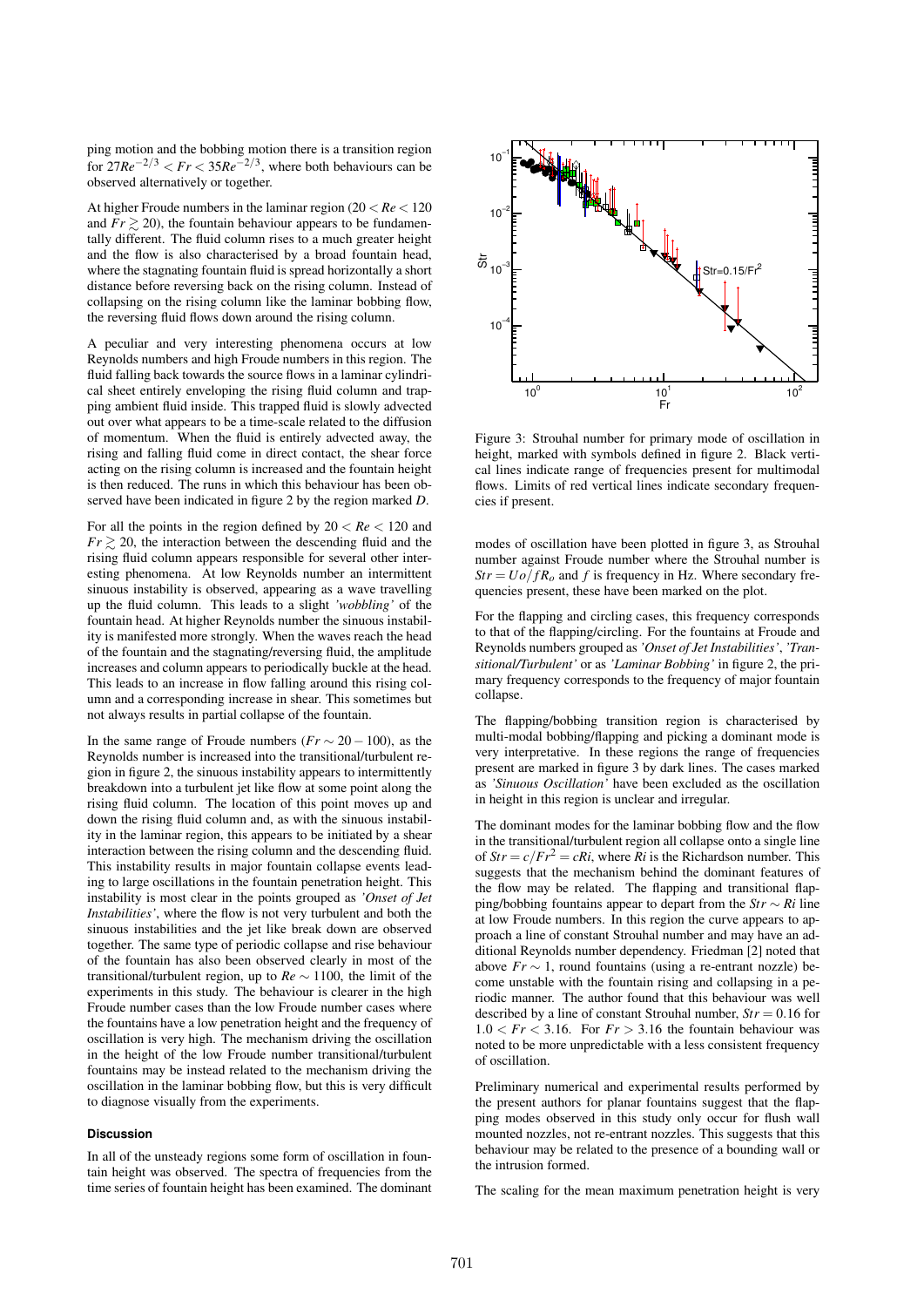

Figure 4: Dimensionless mean maximum penetration height as function of Froude number. Symbols defined in figure 2. Dashed line: 0.94*Fr* 2/3 [14], dotted line: 0.9*Fr* 2 [14], thin solid line: 2.46*Fr* [1], thick solid line: 1.7*Fr* 1.3 [9] and thin dasheddotted line: 3.06*Fr* [9].

usefull for investigating fountain behaviour since so many previous authors have made contributions to this subject. The mean fountain height for all the experiments in this study are plotted in figure 4 against Froude number, with the high Reynolds number scaling of Turner [1], the two low Froude number scaling relations of Kaye and Hunt [14] and the two relations of Zhang and Baddour [9]. None of the previous relations is a very good fit to the data. In particular, the fit of the low Froude number relations is especially poor. This could potentially be due to a Reynolds number effect or the influence of the lower tank boundary wall on the flow. Neither Kaye and Hunt or Zhang and Baddour make clear if their study used a re-entrant nozzle or make clear the range of Reynolds number used.

The two previous studies on laminar and transitional fountains, Philippe *et al.* [10] and Lin and Armfield [13] found the scaling for the mean fountain height is still linear in the Froude number but contains an additional Reynolds number dependence. The functional dependence of the linear Froude number scaling on Reynolds number for the results in this study can be seen in figure 5 where the quantity *Zm*/*FrRo* is plotted. Our data is not well fitted by either  $0.5 < \phi < 0.6$  or  $\phi = 0.25$ . At very low Froude numbers, the results here are unclear. As noted by Philippe *et al.*, at higher Reynolds number the quantity *Zm*/*FrRo* approaches the value of 2.46 first noted by Turner [1]. Unfortunately, the experimental rig in this study is limited to *Re* < 1100, compared with the studies by Turner and colleagues at  $Re > 2000$ , so this cannot be confirmed. It does suggest however that fountain flow is not fully turbulent even at  $Re = 1100.$ 

# **Conclusions**

The behaviour of low Reynolds number fountain flow has been investigated experimentally and found to strongly depend on both Froude number and Reynolds number. Relations have been proposed which separate distinct types of fountain behaviour on a Reynolds number and Froude number plane.

Across a wide range of Reynolds and Froude numbers similarities in behaviour have been noted. High Froude number fountains appear strongly dominated by a shear interaction between the rising and falling flow. At low Reynolds number this interaction appears responsible for a sinuous instability ob-



Figure 5: Constant for Froude number scaling with Reynolds number,  $c = Zm/FrR_o$ . Symbols defined in figure 2. Dashed line: 2.46 [1], solid line: 0.347Re<sup>0.6</sup> [10], dashed-dotted: 0.347*Re*0.<sup>5</sup> [10], dotted line: 0.974*Re*0.<sup>25</sup> [13].

served in the fountain column. At higher Reynolds number, this sinuous instability intermittently causes the fountain column to break down into turbulent jet like flow. For  $Fr \leq 10$ , fountain behaviour is characterised by the interaction between the falling fountain front and the new rising fountain leading to bobbing and flapping behaviour. In the bobbing, and turbulent/transitional regions, the frequency of oscillation in fountain height appears to be related by a function of  $Str = cRi$ , indicating a possible common mechanism behind the behaviour observed.

It is clear from the scaling of the fountain penetration height that the mechanisms behind transitional and laminar fountains are more complex than those for turbulent fountains which have received more attention to date.

#### **Acknowledgements**

The authors wish to acknowledge the support of the Australian Research Council.

### **References**

- [1] Turner, J. S., Jets and plumes with negative or reversing buoyancy, *J. Fluid Mech.*, **26**, 1966, 779–792.
- [2] Friedman, P.D., Oscillation height of a negatively buoyant jet, *J. Fluids Eng.-Trans. ASME*, **128**, 2006, 880–882.
- [3] Morton, B. R., Forced Plumes, *J. Fluid Mech.*, **5**, 1959, 151–163.
- [4] Mizushina, T., Ogino, F., Takeuchi, H. and Ikawa, H., An experimental study of vertical turbulent jet with negative buoyancy, *Wrme-und Stoffbertragung*, **16**, 1982, 15–21.
- [5] Campbell, I. H. and Turner, J. S., Fountains in magma chambers, *J. Petrol*, **30**, 1989, 885–923.
- [6] Baines, W. D., Turner, J. S. and Campbell, I. H. , Turbulent fountains in an open chamber, *J. Fluid Mech.*, **212**, 1990, 557–592.
- [7] Abraham, G., Jets with negative buoyancy in homogeneous fluid, *J. Hyd. Res.*, **5**, 1967, 235–248.